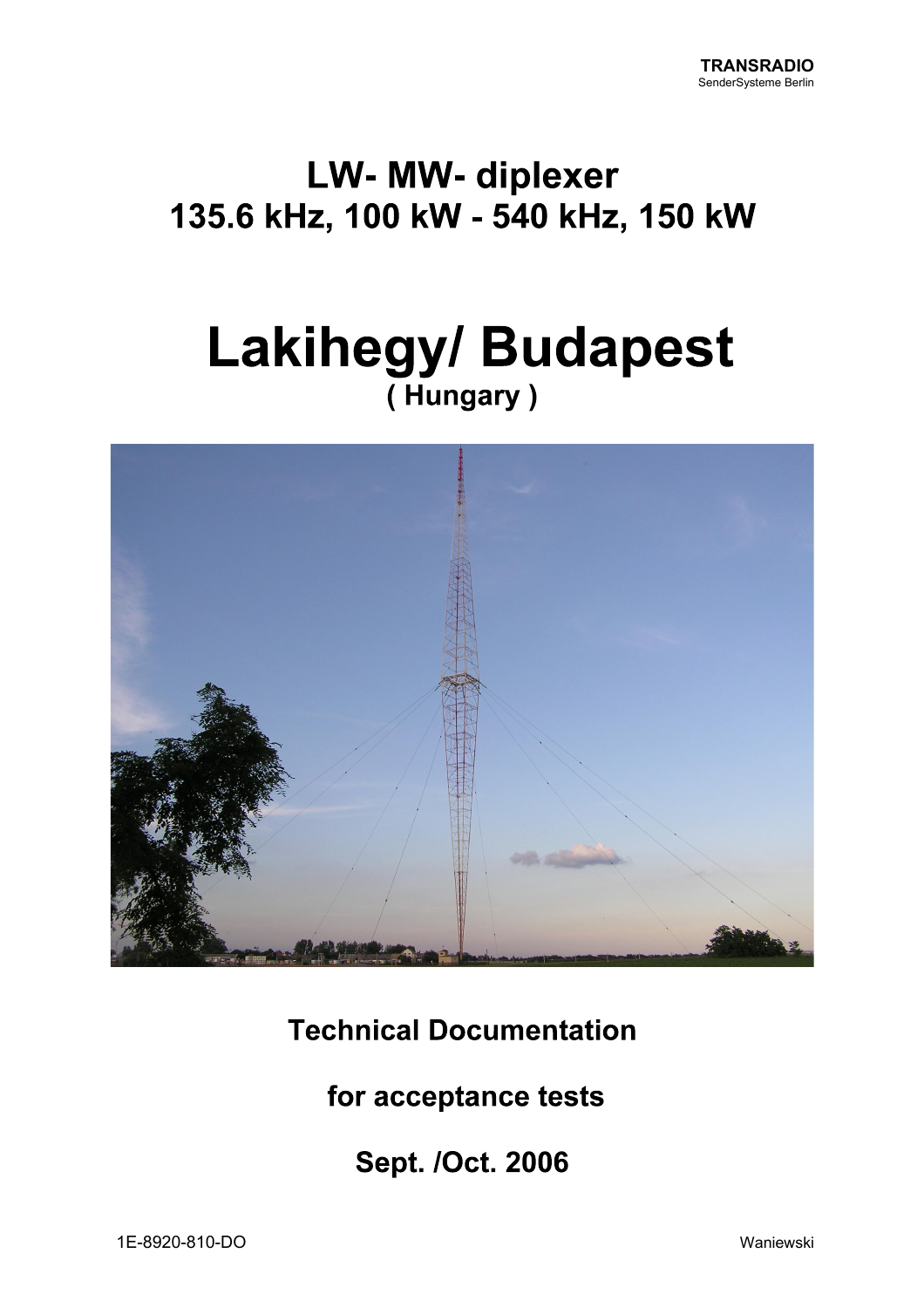**Technical Documentation for acceptance tests Sept./Oct. 2006** 

## **Contents**

- **1.0 Introduction**
- **2.0 Design of antenna tuning unit as diplexer and operational values**
- **3.0 Measured value of antenna impedances for 135.6 kHz**
- **4.0 Measured values of impedances for 135.6 kHz +- 5 kHz at cable output**
- **5.0 Measured values of antenna impedances for 540 kHz +- 20 kHz**
- **6.0 Measured values of impedances for 540 kHz +- 20 kHz at open wire line**
- **7.0 Coils and condensors, operational settings**
- **8.0 Decoupling by filters**
- **9.0 Spark gaps**
- **10.0 Measuring instruments**
- **11.0 Appendixes**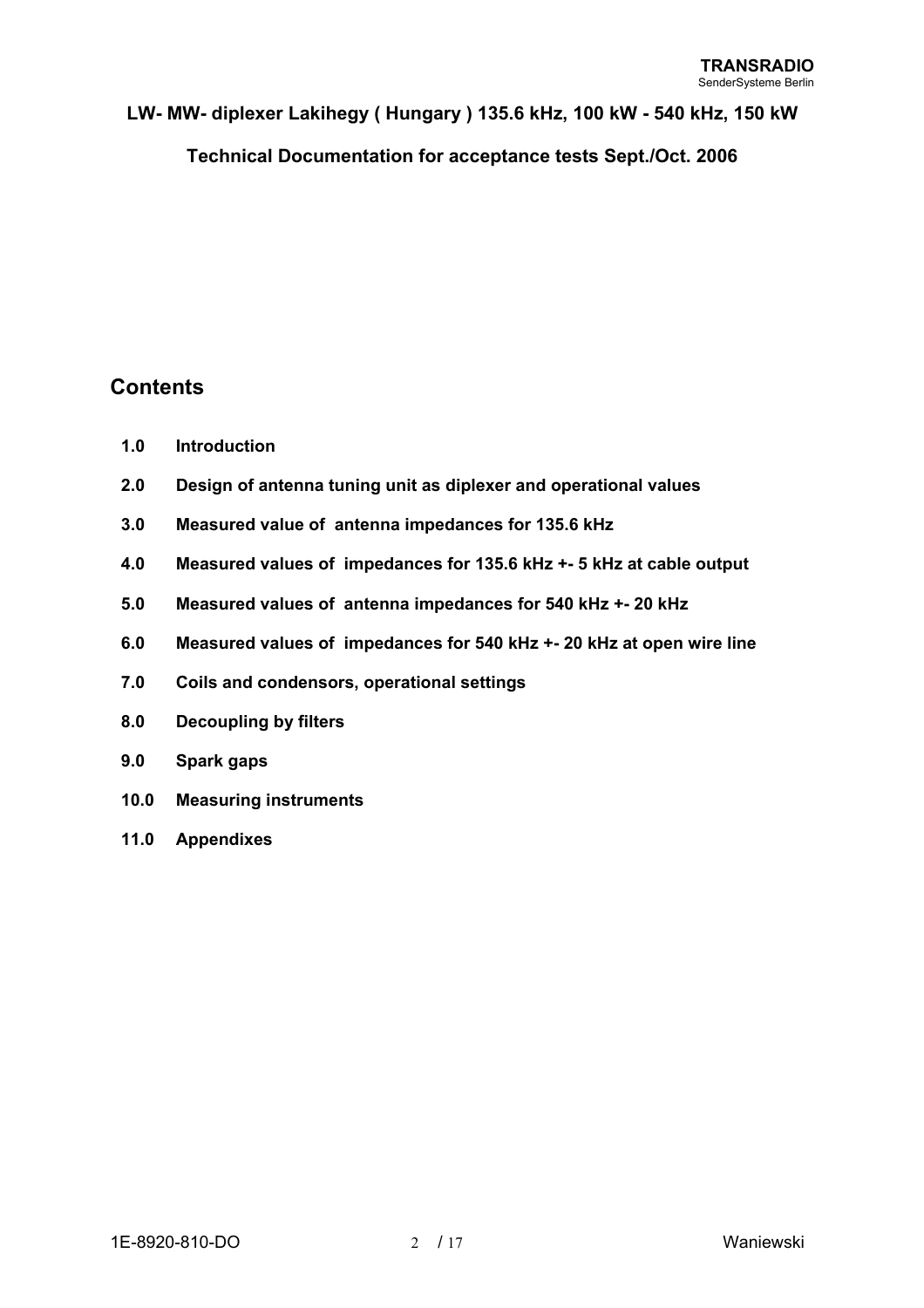## **Technical Documentation for acceptance tests Sept./Oct. 2006**

#### **1.0 Introduction**

The Lakihegy Tower was constructed in 1933. It's height is 314 metres. At the time of it's erection it was the tallest building of Europe and it still the tallest building and a landmark of Hungary.

This mast design is known as Blaw-Knox radiator developed by the **Blaw-Knox** company which was a manufacturer of steel structures and construction equipment based in Pittsburgh, Pennsylvania (USA). The company designed radio towers, most of which were constructed during the 1930s in the United States and Europe.<sup>1</sup>

Recently the tower in Lakihegy was completely restored because a new applicant was found: the provider EFR ( Eurpäische Funk-Rundsteuerung) from Munich.

This company uses the frequency 135.6 kHz for controlling power systems of power producers. This means for example the remote switching on and off of wind mill power producers or the controlling of street lamps.

Simultanously the antenna shall be used as a redundancy for the national radio supplier Antenna Hungaria on 540 kHz, 2000 W radiating from Solt, 75 km South of Budapest in the center of the country.

Therefore a LW- MW- diplexer for 135.6 kHz, 100 kW and 540 kHz, 150 kW was designed and installed.

The frequencies 810 kHz und 873 kHz are also radiated from the site in Lakihegy. Filters for these frequencies are part of the diplexer.

Cincinnati, Ohio: 227 m; originally 253 m; tower located in Mason, Ohio.

Charlotte, North Carolina: three towers, 130 m each (one original, two reproductions from the original plans after the originals were destroyed in a hurricane)

 $\overline{\phantom{a}}$ 

Several additional such towers are in use at stations in California but are less well-known.

The following Blaw-Knox diamond-cantilever towers remain standing in Europe:

Lisnargarvey Mast (constructed: 1936) at Lisnargarvey, Northern Ireland Its height was originally 144.8 metres, but it was shortened when the station's broadcast frequency was changed.

Vakarel Transmitter (constructed: 1937, height: 352.9 metres**, tallest Blaw-Knox Tower in the world**) at Vakarel, Bulgaria

Stara Zagora Transmitter at Stara Zagora, Bulgaria

<sup>&</sup>lt;sup>1</sup> Although Blaw-Knox built many kinds of towers, the term **Blaw-Knox tower** (or radiator) usually refers to the company's unusual "diamond cantilever" design, which is held upright by guy wires attached only at the vertical center of the mast, where its cross-section is widest.

Many Blaw-Knox towers, of both conventional (uniform cross-section) and diamond design, remain in use in the United States. Few of the diamond towers were built, and several remain; all transmit AM radio signals:

Nashville, Tennessee: 246 m; originally 267 m; tower located in Brentwood, Tennessee.

Manchester, New Hampshire: 121 m

Columbus, Ohio: 116 m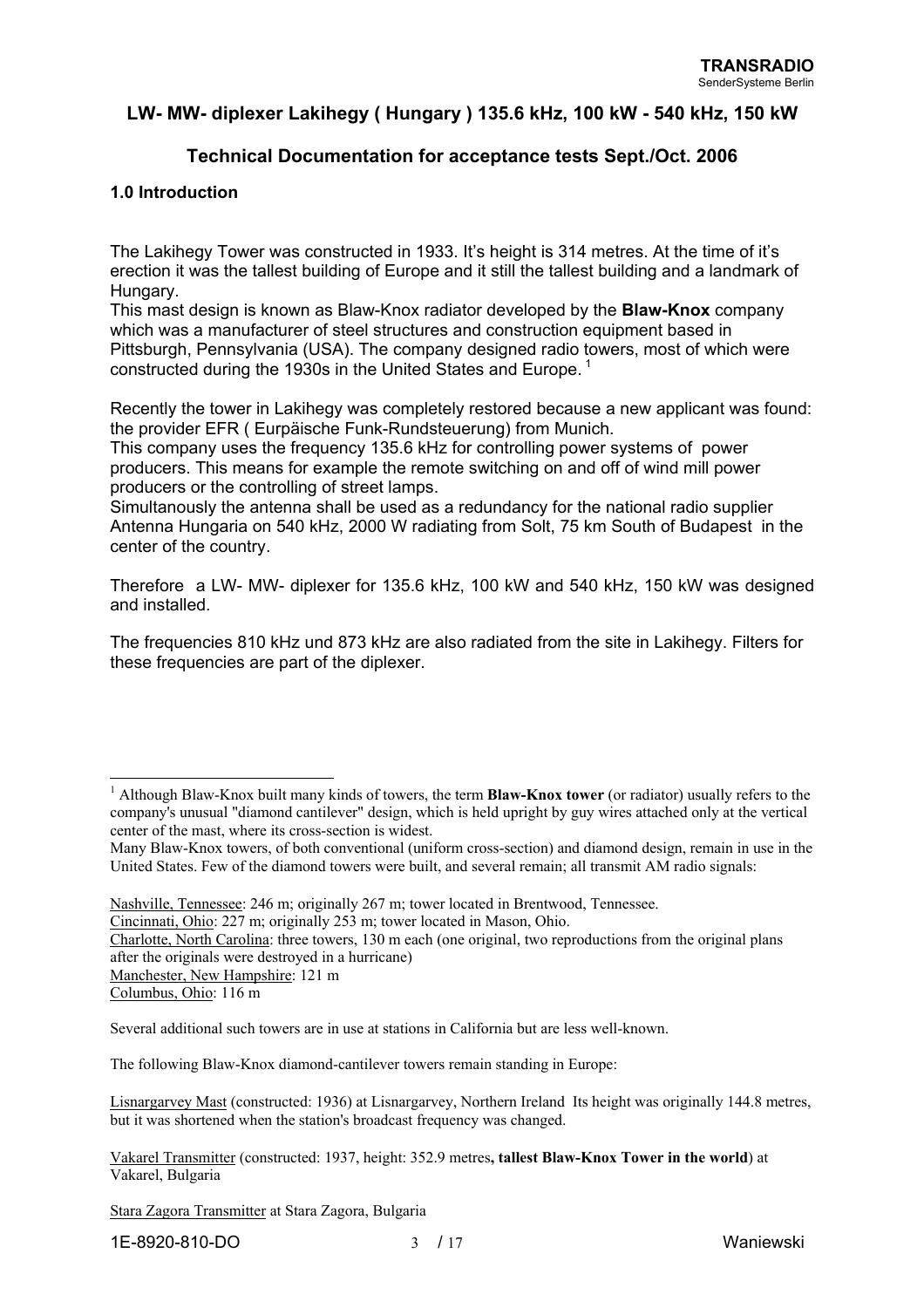## **Technical Documentation for acceptance tests Sept./Oct. 2006**

#### **2.0 Design of antenna tuning unit as diplexer and operational values**

The design of the antenna tuning unit as diplexer is shown below. The same document is given as file 51-8920-810-00 WSP\_LAKIHEGY\_ATU\_AE05.pdf (A3 format ) in the appendix  $(1).$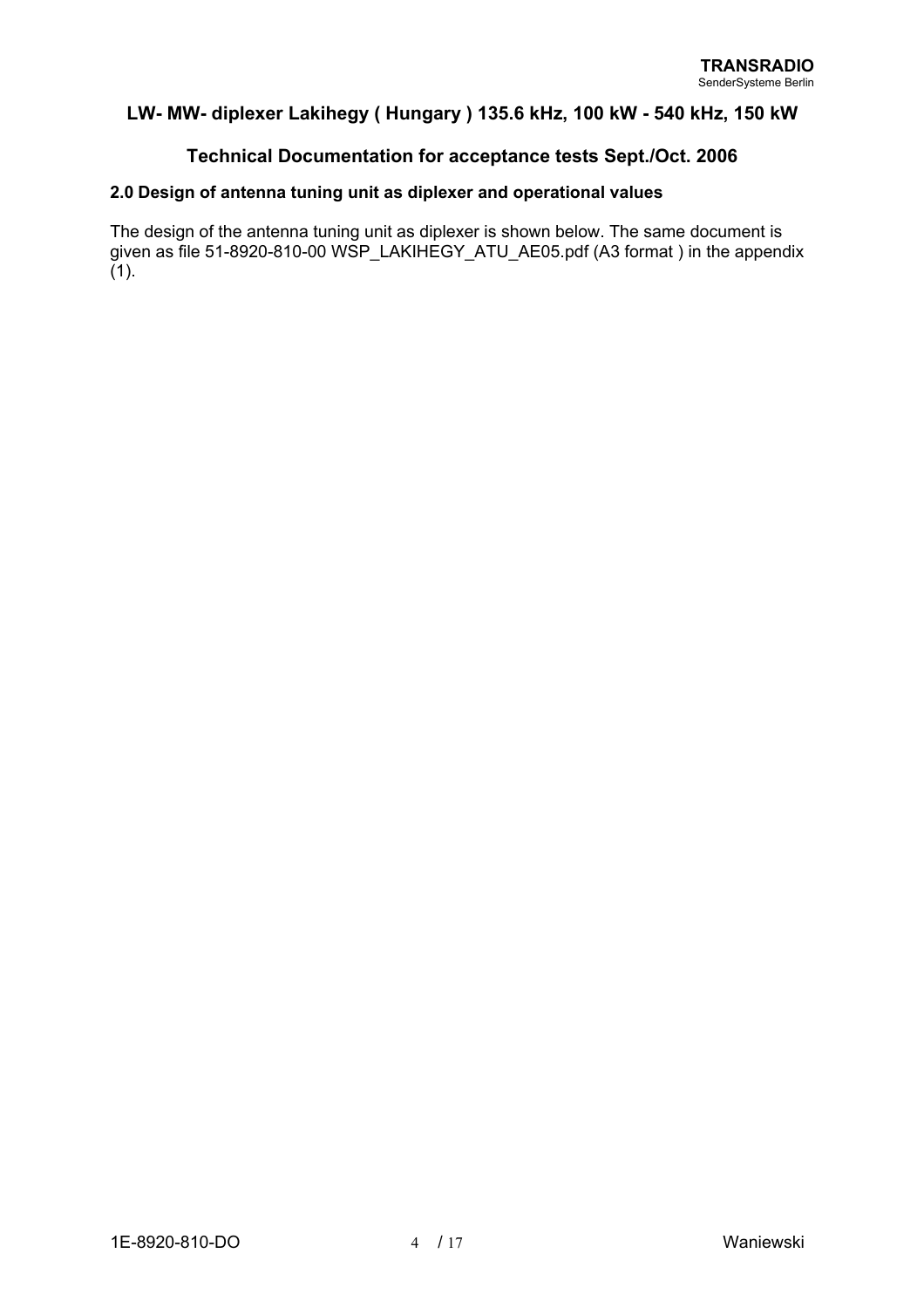

**Technical Documentation for acceptance tests Sept./Oct. 2006**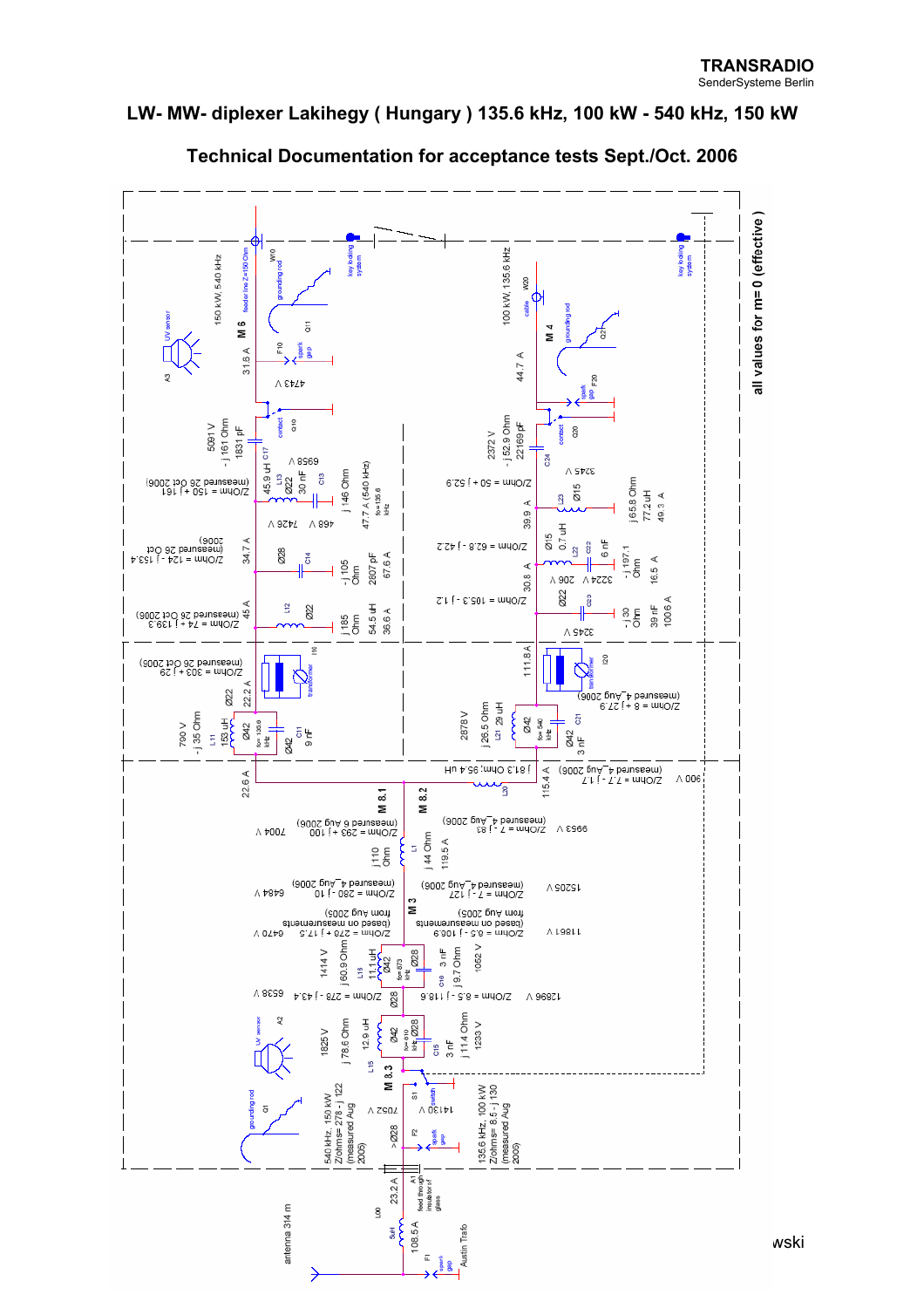## **Technical Documentation for acceptance tests Sept./Oct. 2006**

At the base of the antenna the coil L00 for protection against lightning is installed. Lightning current flowing from the mast into this coil increases the voltages at the spark gaps F1 and F2 ( $u = L \cdot di/dt$ ) avoiding damages of antenna tuning components by lightning.

The drawing contains also operational values as currents and voltages.

#### **3.0 Measured value of antenna impedances for 135.6 kHz**

In order to protect the measuring instruments against high voltages occurring at the base of the antenna - caused by the frequencies 810 kHz and 873 kHz which also radiated from the site in Lakihegy - the antenna impedance was measured behind the filters for 810 and 873 kHz. (Measuring point M3)

antenna impedances for 135.6 kHz:

| ''         | ١m    |
|------------|-------|
| 5 R<br>. . | 127.0 |

#### **4.0 Measured values of impedances for 135.6 kHz +- 5 kHz at cable output**

The measured values of impedances for 135.6 kHz +- 5 kHz at the cable output are given in the following table and the plot below. (Measuring point M4)

| f/kHz  | Z/ Ohm           |
|--------|------------------|
| 135.6  | $53.7 - j.0.5$   |
|        |                  |
| 135.8  | $62.4 + j3.1$    |
| 136.0  | $72.9 + j 5.0$   |
| 137.7  | $183.5 - 114.2$  |
| 140.15 | $36.3 - j$ 155.7 |
|        |                  |
| 135.4  | $45.4 - j6.1$    |
| 135.2  | $40.3 - i 10$    |
| 134.6  | $27.6 - j$ 21.6  |
| 130.6  | $6.0 - j61.1$    |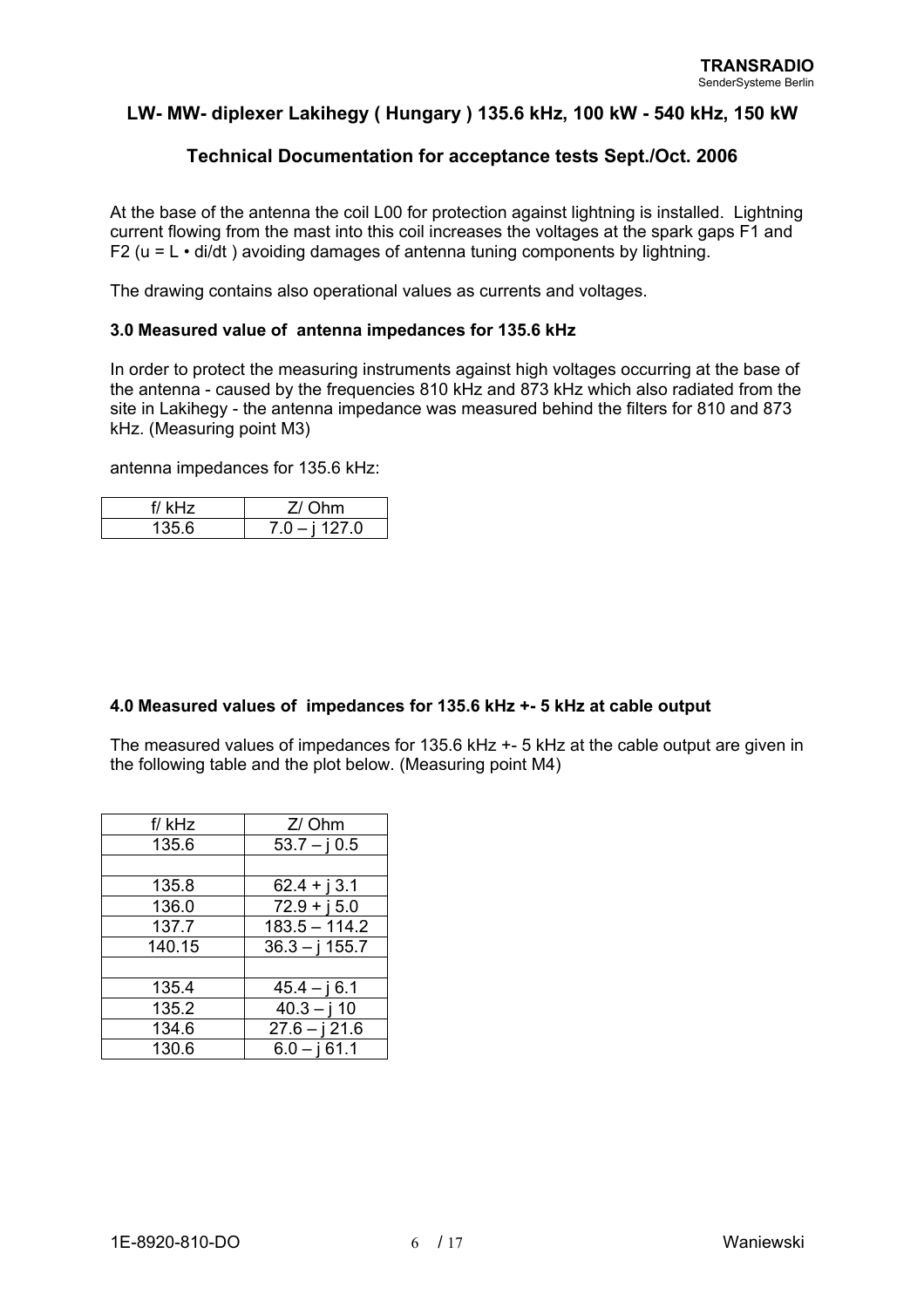

**Technical Documentation for acceptance tests Sept./Oct. 2006** 

## **5.0 Measured values of antenna impedances for 540 kHz +- 20 kHz**

In order to protect the measuring instruments against high voltages occurring at the base of the antenna - caused by the frequencies 810 kHz and 873 kHz which also radiated from the site in Lakihegy - the antenna impedance was measured behind the filters for 810 and 873 kHz. (Measuring point M3)

antenna impedances for 540 kHz:

| f/kHz | 7/Ohm        | f/kHz | 7/ Ohm            | f/ kHz | Z/Ohm           |
|-------|--------------|-------|-------------------|--------|-----------------|
| 540.0 | $280 - i 10$ | 520.0 | $285 - i 47.0$    | 560.0  | $203.5 + j32.5$ |
|       |              | 525.0 | $270 -$<br>i 20.0 | 555.0  | $212 + i 25.0$  |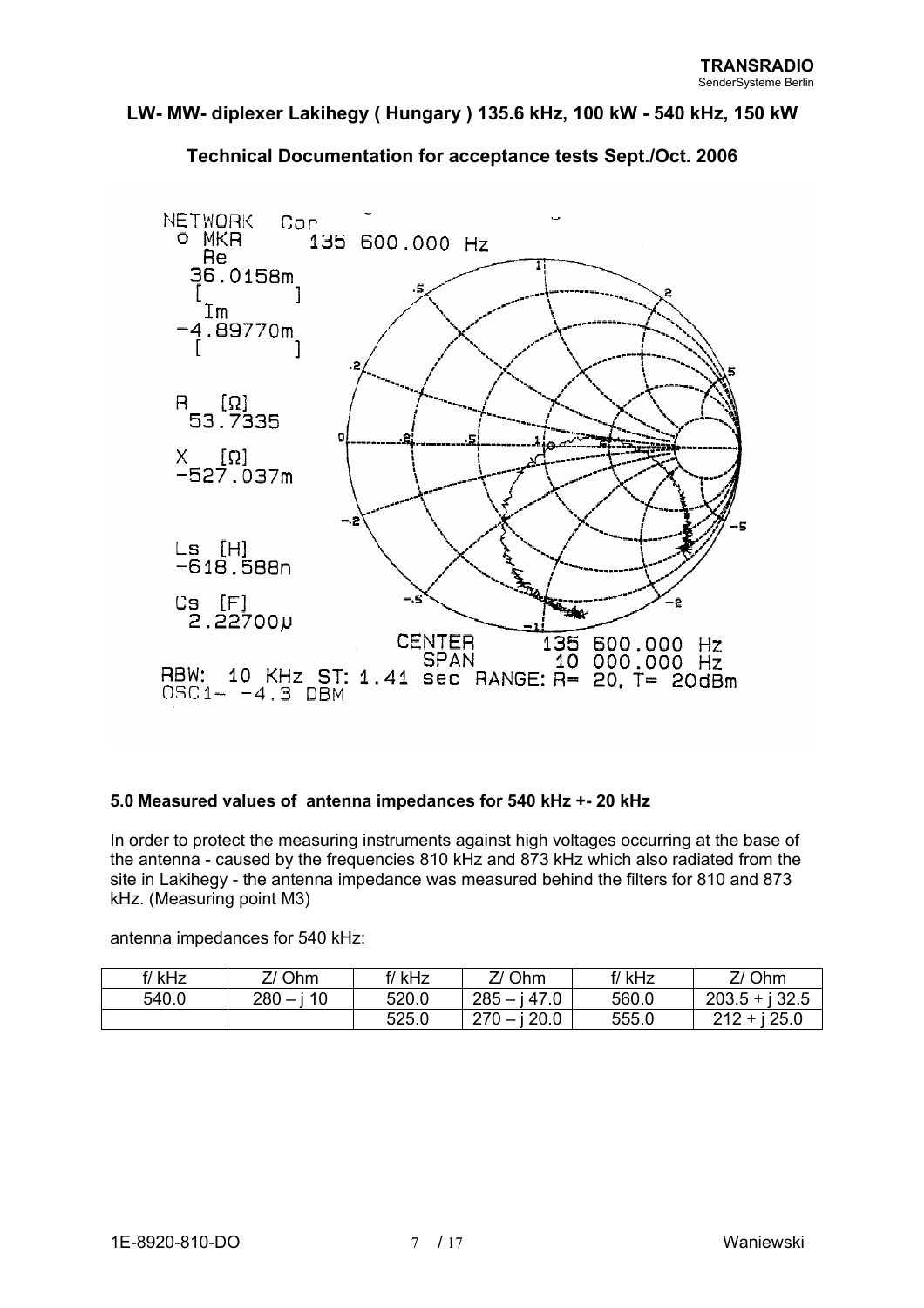## **Technical Documentation for acceptance tests Sept./Oct. 2006**



Please see Smith- Chart below: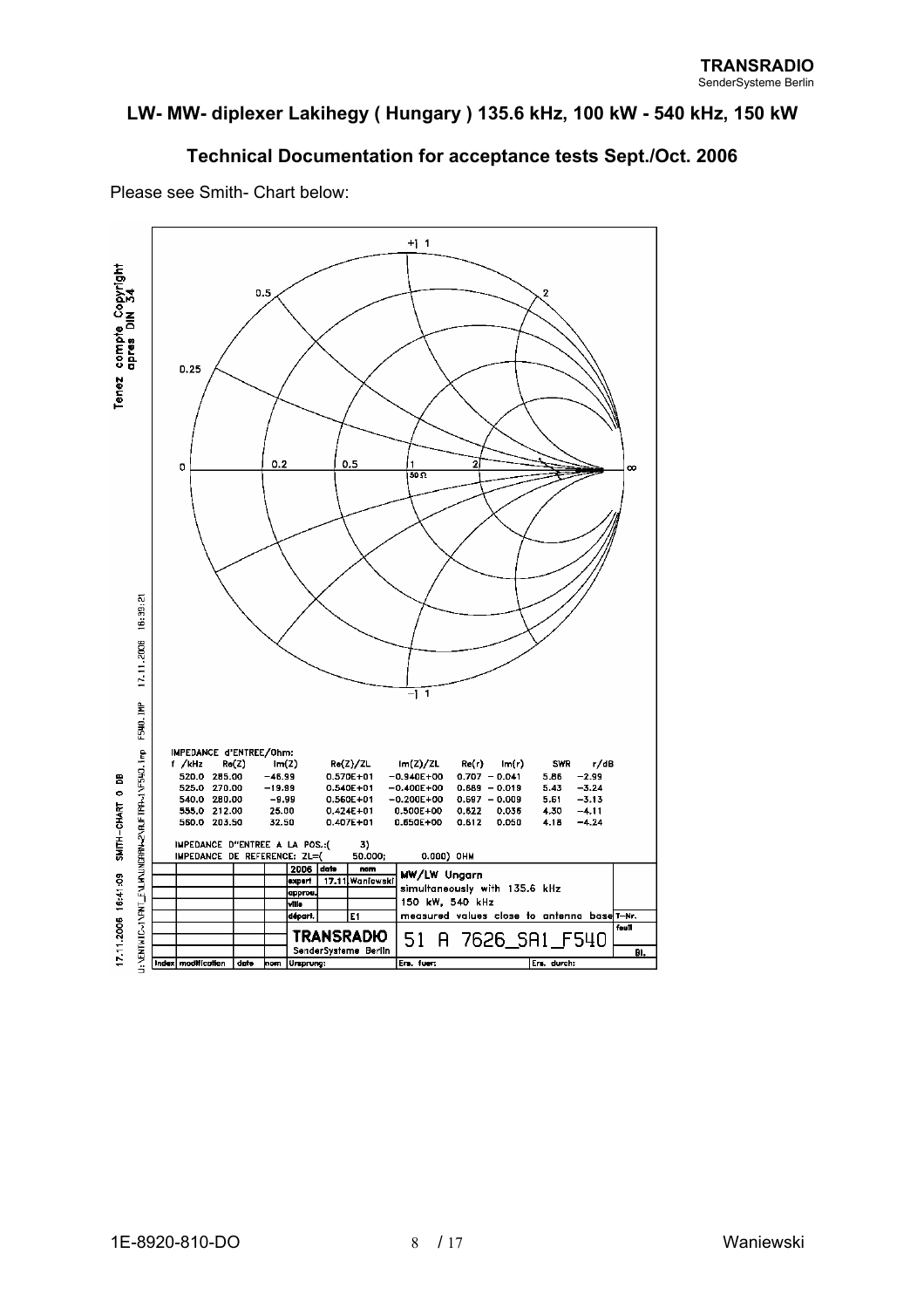## **Technical Documentation for acceptance tests Sept./Oct. 2006**

The standing wave ratio can be obtained by relating all impedance values to the antenna impedance of 540 kHz**:** 

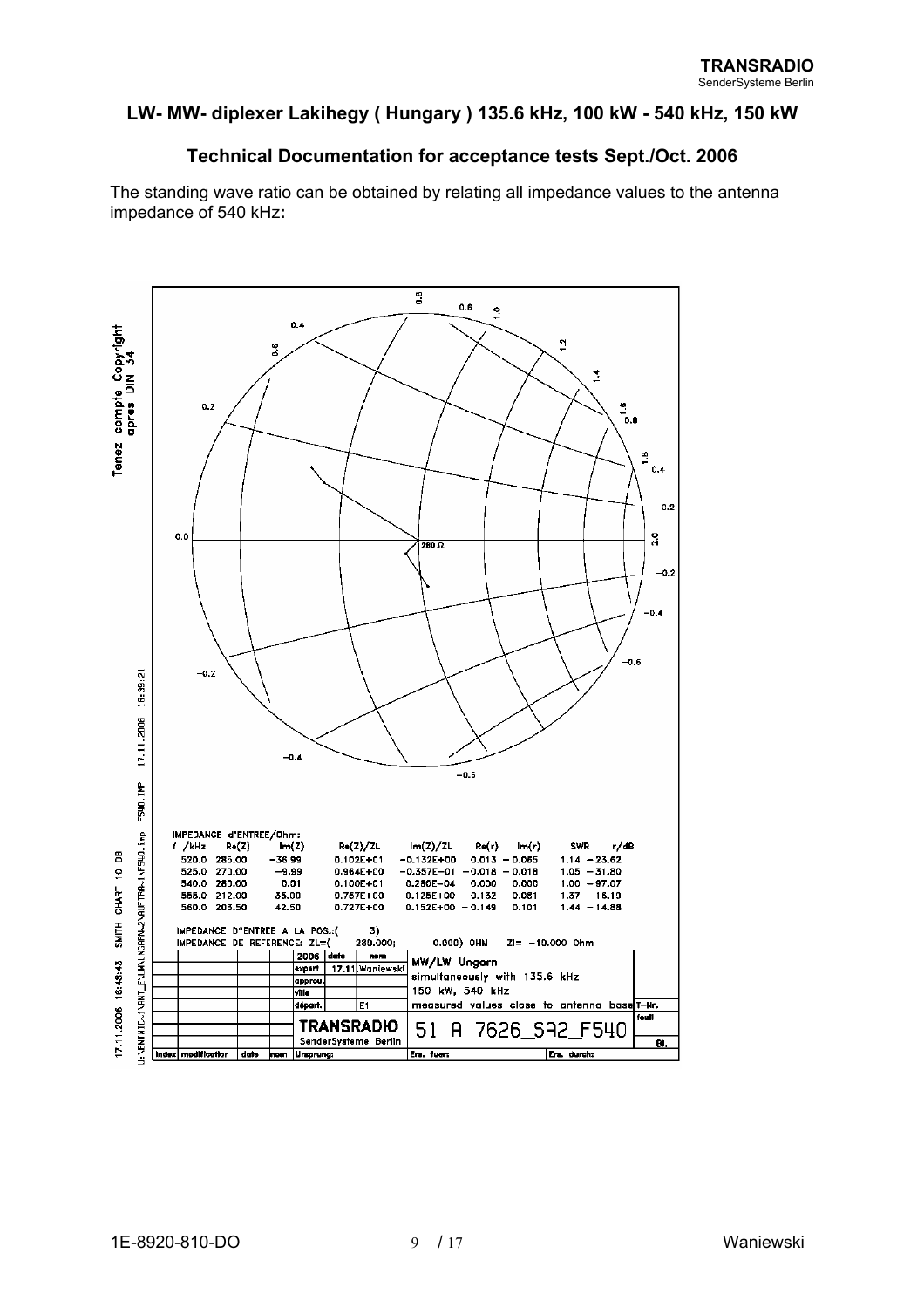## **Technical Documentation for acceptance tests Sept./Oct. 2006**

## **6.0 Measured values of impedances for 540 kHz +- 20 kHz at open wire line**

The measured values of impedances for 540 kHz +- 20 kHz at the open wire line are given in the following table and the plot below. (Measuring point M6)

| f/kHz | Z/Ohm         | f/kHz | Z/Ohm           | f/kHz | Z/Ohm           |
|-------|---------------|-------|-----------------|-------|-----------------|
| 540.0 | $151 - i 1.1$ | 520   | $107 - i 18.0$  | 560   | $260 + i 2.2$   |
|       |               | 525   | $116.5 - i 7.3$ | 555   | $218.5 + i 5.9$ |
|       |               | 530   | $128 - i 6.2$   | 550   | $184 + j3.5$    |
|       |               | 535   | $138 - i 4.0$   | 545   | $170 + i 1.1$   |

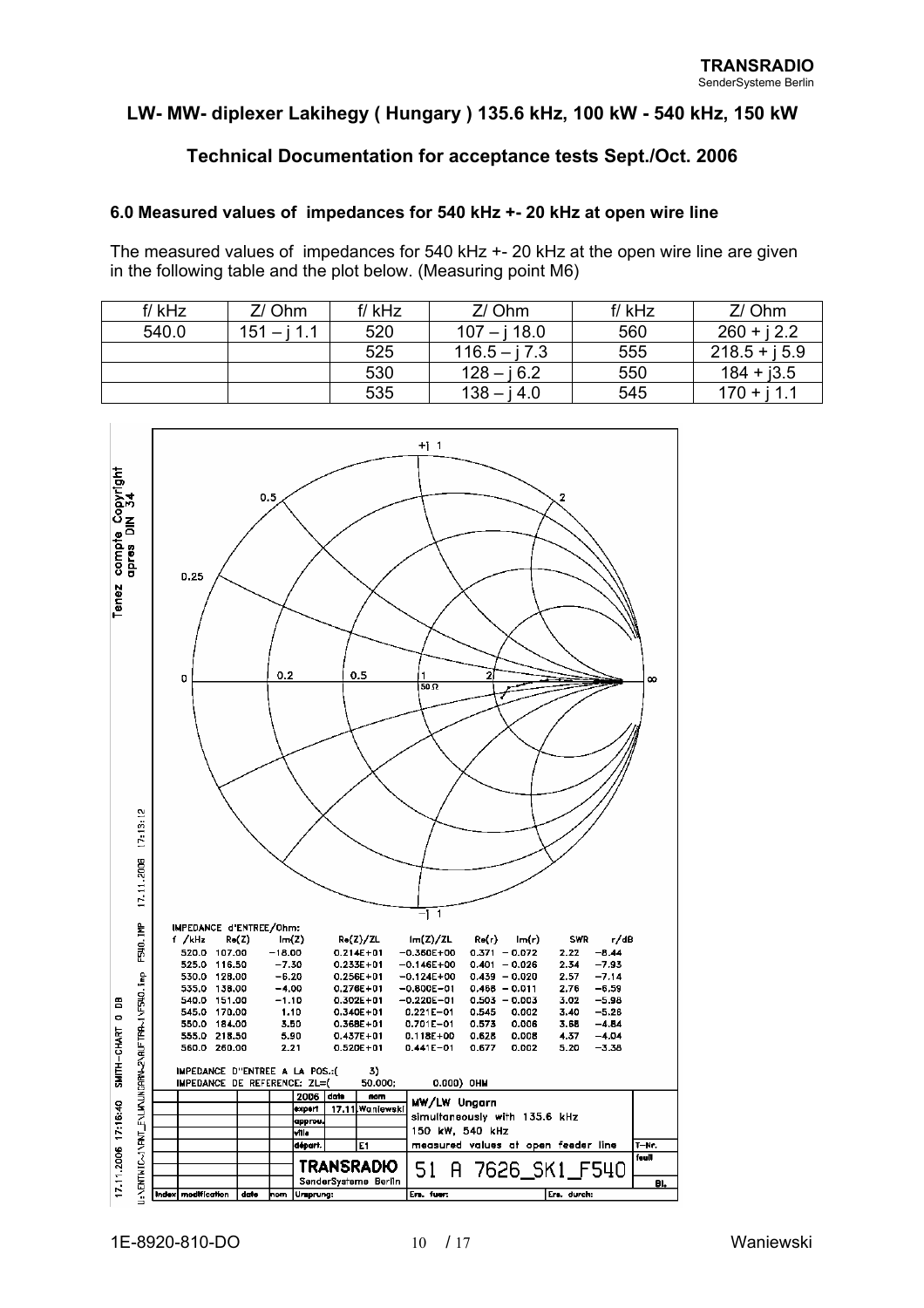## **Technical Documentation for acceptance tests Sept./Oct. 2006**

The standing wave ratio can be obtained by relating all impedance values to the antenna impedance of 540 kHz**:** 



#### **7.0 Coils and condensors, operational settings**

#### **Coils in alphabetic order:**

| coil  | D/mm | d/mm | windings total | windings active |
|-------|------|------|----------------|-----------------|
| -     | 450  | 42   | ററ<br>ںے       | 23 (all)        |
| -44   | 450  | ററ   | 40             | 40 (all)        |
| - 1 0 | 450  | 28   | 20             | 20 (all)        |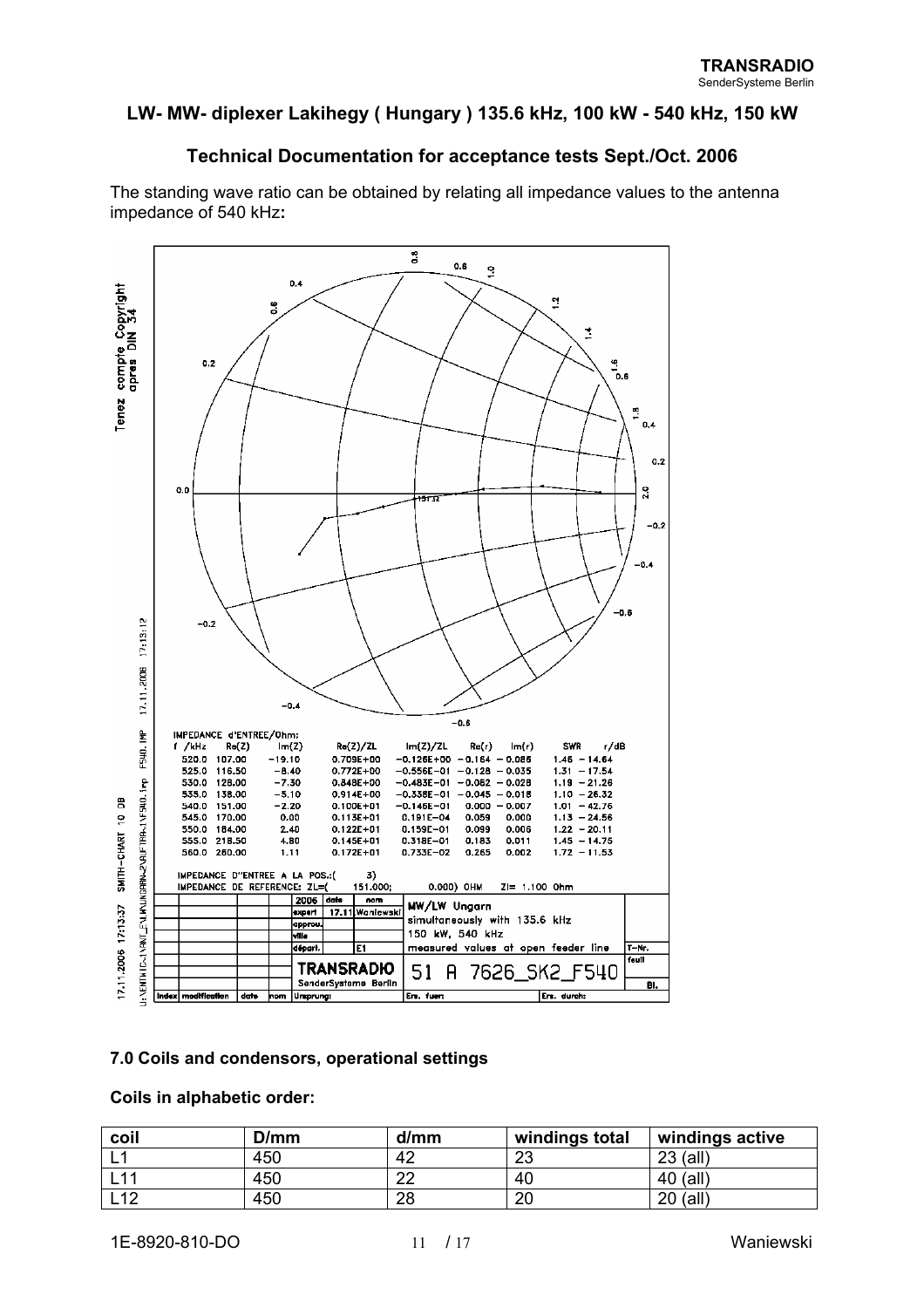## **Technical Documentation for acceptance tests Sept./Oct. 2006**

#### **Coils (continued):**

| L <sub>13</sub> | 300 | 22 | 30            | 27                 |
|-----------------|-----|----|---------------|--------------------|
| L15             | 450 | 42 | 10            | 8                  |
| L16             | 450 | 42 | 10            | 8,05               |
| L20             | 450 | 22 | 30            | 26,25              |
| L21             | 700 | 28 | $2 \times 11$ | 11 $(all)$ top     |
|                 |     |    |               | 10,4 bottom        |
| L22             | 300 | 15 | 8             | 0, short circuited |
| L23             | 300 | 15 | 30            | 30 (all)           |

#### **Condensors in alphabetic order:**

| C <sub>11</sub> | рF                             | pF                          | рF                          | pF                          | pF                          | pF                          |
|-----------------|--------------------------------|-----------------------------|-----------------------------|-----------------------------|-----------------------------|-----------------------------|
|                 | front                          |                             |                             | rear                        |                             |                             |
|                 | In series :<br>1000<br>1000    | In series :<br>1000<br>1000 | In series :<br>1000<br>1000 | In series :<br>1000<br>1000 | In series :<br>1000<br>1000 | In series :<br>1000<br>1000 |
|                 | In series :<br>1000<br>1000    | In series :<br>1000<br>1000 | In series :<br>1000<br>1000 | In series :<br>1000<br>1000 | In series :<br>1000<br>1000 | In series :<br>1000<br>1000 |
|                 | In series :<br>1000<br>1000    | In series :<br>1000<br>1000 | In series :<br>1000<br>1000 | In series :<br>1000<br>1000 | In series :<br>1000<br>1000 | In series :<br>1000<br>1000 |
|                 | Front and rear are in parallel |                             |                             |                             |                             |                             |
|                 | Total:                         | 9000 pF                     |                             |                             |                             |                             |

| C <sub>13</sub> | рF                             | рF                            |  | рF                                    | рF                                    |
|-----------------|--------------------------------|-------------------------------|--|---------------------------------------|---------------------------------------|
|                 | front                          |                               |  |                                       | rear                                  |
|                 | In parallel :<br>3000<br>3000  | In parallel :<br>3000<br>3000 |  | In parallel :<br>3000<br>3000<br>3000 | In parallel :<br>3000<br>3000<br>3000 |
|                 | front and rear all in parallel |                               |  |                                       |                                       |
|                 | Total:                         | 30000 pF                      |  |                                       |                                       |

| C <sub>14</sub> | pF          | pF          |                                                             | рF          | pF                | Σ     |  |
|-----------------|-------------|-------------|-------------------------------------------------------------|-------------|-------------------|-------|--|
|                 | rear        |             |                                                             |             |                   |       |  |
|                 | In series : | In series : |                                                             | In series : | In series :       |       |  |
|                 | 3000        | 1000        |                                                             | 3000        | 3000              | 10000 |  |
|                 | 3000        | 1000        |                                                             | 3000        | 3000              | 10000 |  |
|                 | 3000        | 200         |                                                             | 3000        | 400 in            | 6733  |  |
|                 |             |             |                                                             |             | parallel          |       |  |
|                 |             |             |                                                             |             | with 200          |       |  |
|                 |             |             |                                                             |             | and 400           |       |  |
|                 |             |             |                                                             |             | in series $= 533$ |       |  |
|                 |             |             | all four rows in parallel of front and rear are in parallel |             |                   |       |  |
|                 | Total :     | 2869 pF     |                                                             |             |                   |       |  |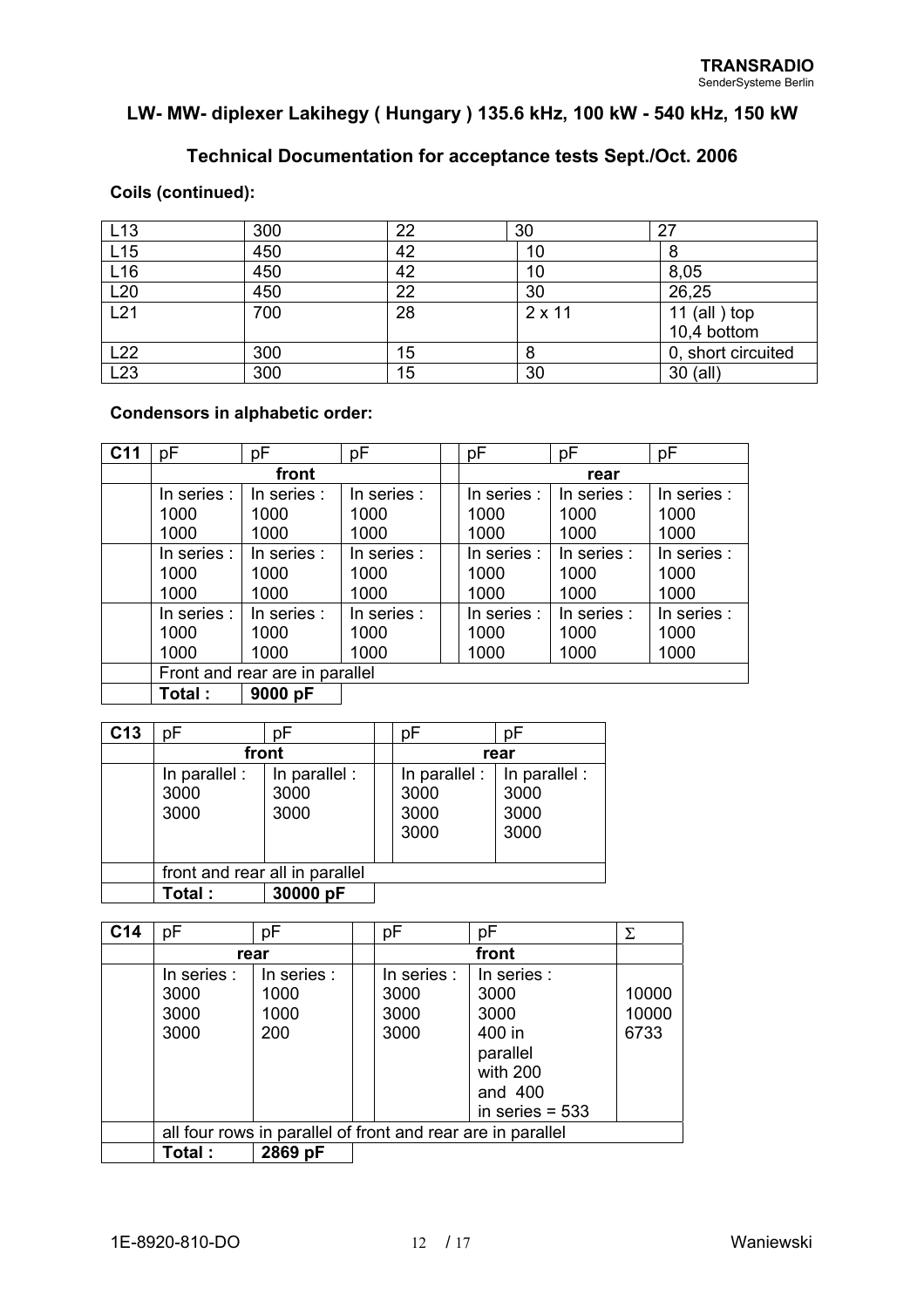## **Technical Documentation for acceptance tests Sept./Oct. 2006**

#### **Condensors (continued):**

| C <sub>15</sub> |                       |         |      |
|-----------------|-----------------------|---------|------|
|                 | 1000                  | 1000    | 1000 |
|                 | all three in parallel |         |      |
|                 | Total:                | 3000 pF |      |

| C <sub>16</sub> |                       |         |      |
|-----------------|-----------------------|---------|------|
|                 | 1000                  | 1000    | 1000 |
|                 | all three in parallel |         |      |
|                 | Total:                | 3000 pF |      |

| C <sub>17</sub> | рF                                          | nF       |  | рF       | рF       |  |
|-----------------|---------------------------------------------|----------|--|----------|----------|--|
|                 | rear                                        |          |  | front    |          |  |
|                 | In                                          | In       |  | In       | In       |  |
|                 | series :                                    | series : |  | series : | series : |  |
|                 | 1000                                        | 1000     |  | 3000     | 3000     |  |
|                 | 3000                                        | 200      |  | 400      | 1000     |  |
|                 | 1000                                        |          |  |          |          |  |
| Σ               | 428.6                                       | 166.7    |  | 352.9    | 750      |  |
|                 | all four rows in parallel of front and rear |          |  |          |          |  |
|                 | are in parallel                             |          |  |          |          |  |
|                 | Total:                                      | 1698 pF  |  |          |          |  |

| C21 | nΕ                                          | nF   | n⊢      | p⊦   | p⊦   | рF   | D٣   | p⊦   | D٣   |
|-----|---------------------------------------------|------|---------|------|------|------|------|------|------|
|     | front                                       |      |         |      | rear |      |      |      |      |
|     | 1000                                        | 1000 | 1000    | 1000 | 1000 | 1000 | 1000 | 1000 | 1000 |
|     | 1000                                        | 1000 | 1000    | 1000 | 1000 | 1000 | 1000 | 1000 | 1000 |
|     | 1000                                        | 1000 | 1000    | 1000 | 1000 | 1000 | 1000 | 1000 | 1000 |
|     | all columns of front and rear are in series |      |         |      |      |      |      |      |      |
|     | Total :                                     |      | 3000 pF |      |      |      |      |      |      |

| C <sub>22</sub> | рF                  | nF   | рF       |  | nF   | nF   | рF   |
|-----------------|---------------------|------|----------|--|------|------|------|
|                 | front               |      |          |  | rear |      |      |
|                 | 1000                | 1000 | 1000     |  | 1000 | 1000 | 1000 |
|                 | 1000                |      | 1000     |  | 1000 | 1000 | 1000 |
|                 |                     |      |          |  |      |      |      |
|                 | all are in parallel |      |          |  |      |      |      |
|                 | Total:              |      | 11000 pF |  |      |      |      |

| C <sub>23</sub> | рF                  | рF   | рF   |  | рF   | рF   | рF   |
|-----------------|---------------------|------|------|--|------|------|------|
|                 | front               |      |      |  | rear |      |      |
|                 | 3000                | 3000 | 3000 |  | 3000 | 3000 | 3000 |
|                 | 3000                | 3000 | 3000 |  | 3000 | 3000 | 3000 |
|                 |                     |      |      |  |      | 3000 |      |
|                 | all are in parallel |      |      |  |      |      |      |
|                 | Total:<br>39000 pF  |      |      |  |      |      |      |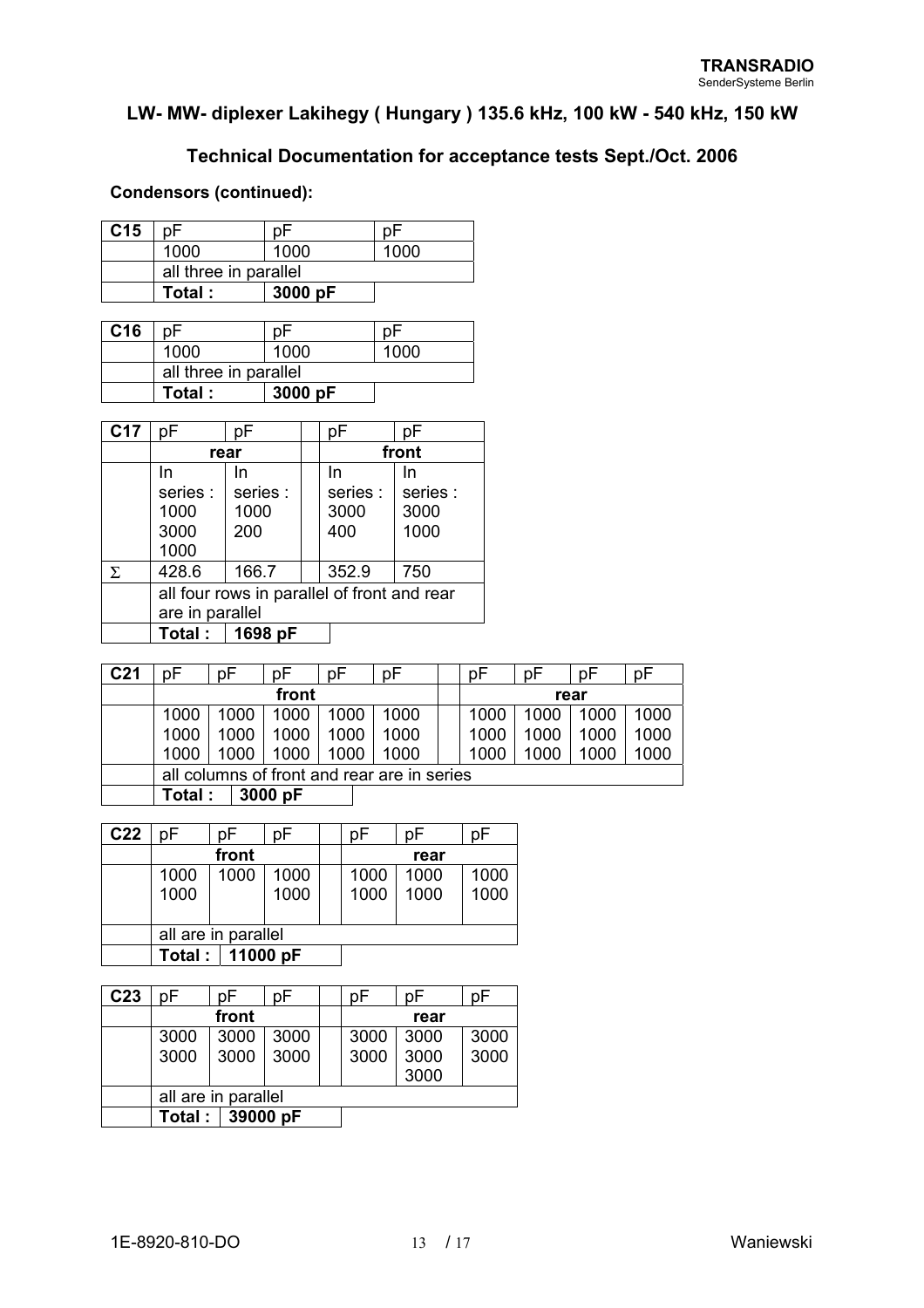| C <sub>24</sub> | ŋΕ                  | n⊦    | рF   |  | рF   | p⊦   | рF   |
|-----------------|---------------------|-------|------|--|------|------|------|
|                 |                     | front |      |  |      | rear |      |
|                 | 3000                | 3000  | 2000 |  | 2000 | 3000 | 3000 |
|                 | 3000                | 3000  |      |  | 1000 | 3000 | 3000 |
|                 | all are in parallel |       |      |  |      |      |      |
|                 | Total: 29000 pF     |       |      |  |      |      |      |

## **Technical Documentation for acceptance tests Sept./Oct. 2006**

**"Front" must be understood as "looking towards the nearest wall".** 

#### **8.0 Decoupling by filters**

In addition to the necessary decoupling of the two frequencies of the diplexer 135.6 kHz and 540 kHz filters are needed for the frequencies 810 kHz an d 873 kHz which are induced in the antenna from masts nearby on the same site of Lakihegy.

The measurement of the following filters has been carried out:

#### - **Filters for 135.6 kHz**

Tuning elements L11/ C11 in parallel (rejection) and L13 / C13 in series (drain)

Transmission measurement was carried out between M8.1 and M6. M8.1 is open and disconnected from the other tuning elements. M6 is disconnected from the open feeder line.



The same document is given as file "filters\_135\_6\_kHz.pdf" in the appendix (2).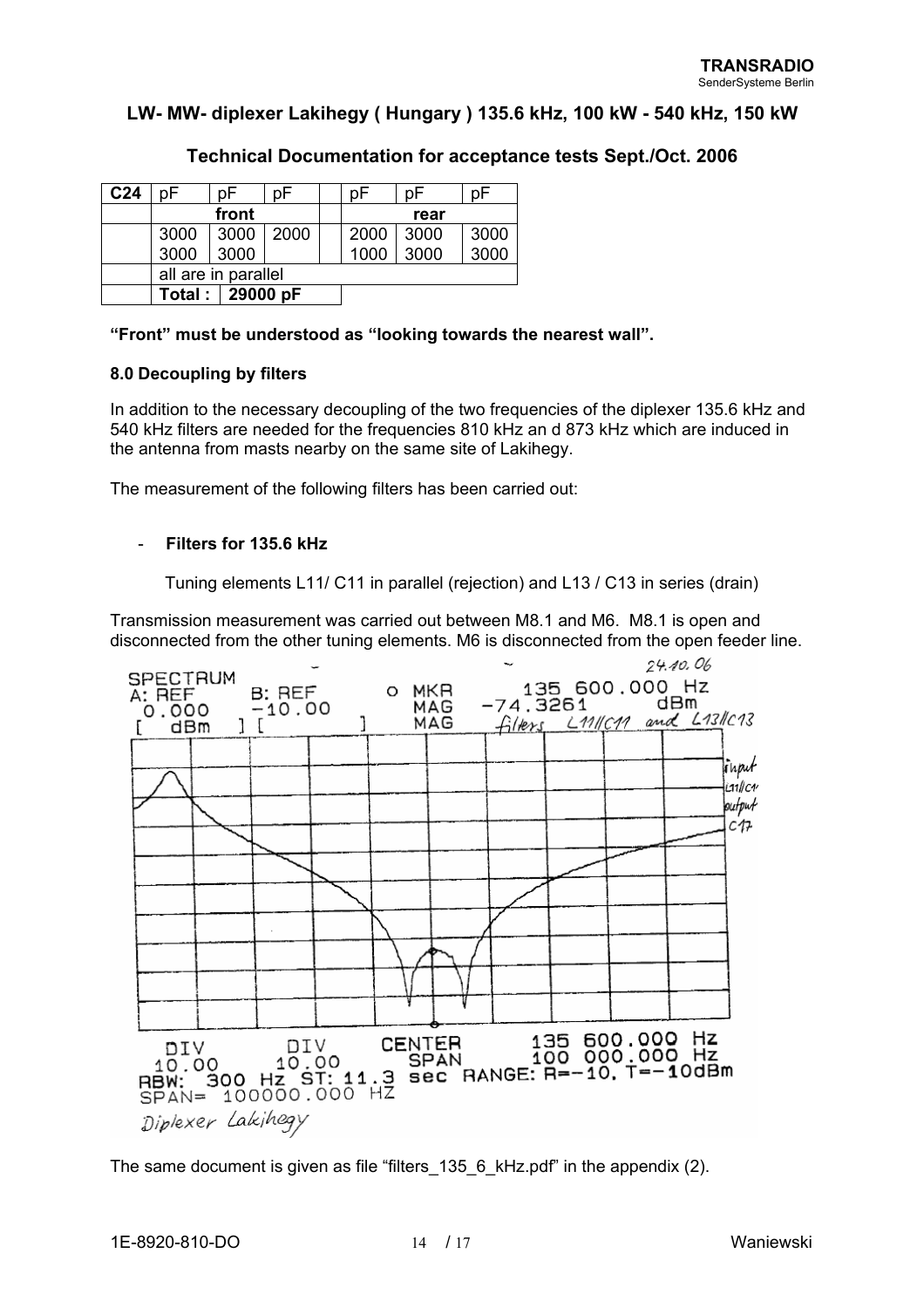## **Technical Documentation for acceptance tests Sept./Oct. 2006**

#### - **Rejection Filter for 540 kHz**

Tuning elements L21/ C21 in parallel (rejection)

Transmission measurement was carried out between M8.2 and M4. M8.2 is open, disconnected from the other tuning elements. M4 is disconnected from cable.



The same document is given as file "filter 540.pdf" in the appendix (2).

#### **Rejection Filters for 810 kHz and 873 kHz**

Tuning elements L15/ C15 in parallel (rejection) for 810 kHz

Tuning elements L16/ C16 in parallel (rejection) for 873 kHz

Transmission measurement was carried out between M8.3 and M6. M8.3 is open and disconnected from the other tuning elements. M6 is disconnected from the open feeder line.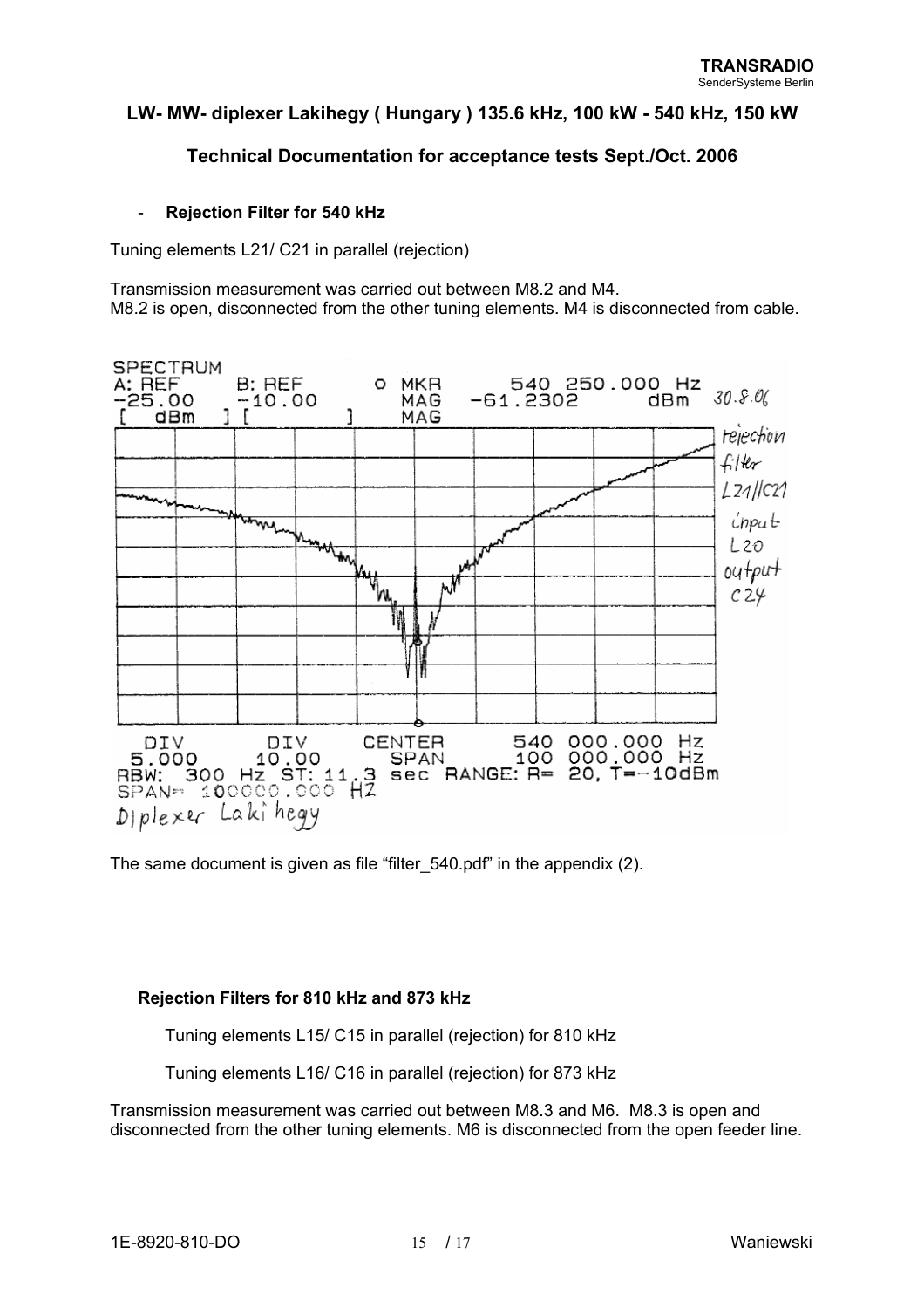

## **Technical Documentation for acceptance tests Sept./Oct. 2006**

The same document is given as file "filters\_810\_873\_kHz.pdf" in the appendix (4).

## **9.0 Spark gaps**

The setting of the spark gaps can be seen below:

| Spark gap                    | sphere diameter | Spacing |  |
|------------------------------|-----------------|---------|--|
|                              | mm              | mm      |  |
| F1 base of mast              | 80              | 70      |  |
| F1A Austin transformer       | 60              | 50      |  |
| F2 feed through insulator    | 50              | 30      |  |
| F10 open feeder line 540 kHz | 50              | 15      |  |
| F20 cable 135.6 kHz          | 50              | 15      |  |

#### **10.0 Measuring instruments**

Measurements were carried out using equipment of Antenna Hungaria ( Mr. Kovacs ) or TRANSRADIO.

The equipment of Antenna Hungaria consists of: Delta Electronics OIB-3 Operating Impedance Bridge Delta Electronics RG-4 Receiver Generator